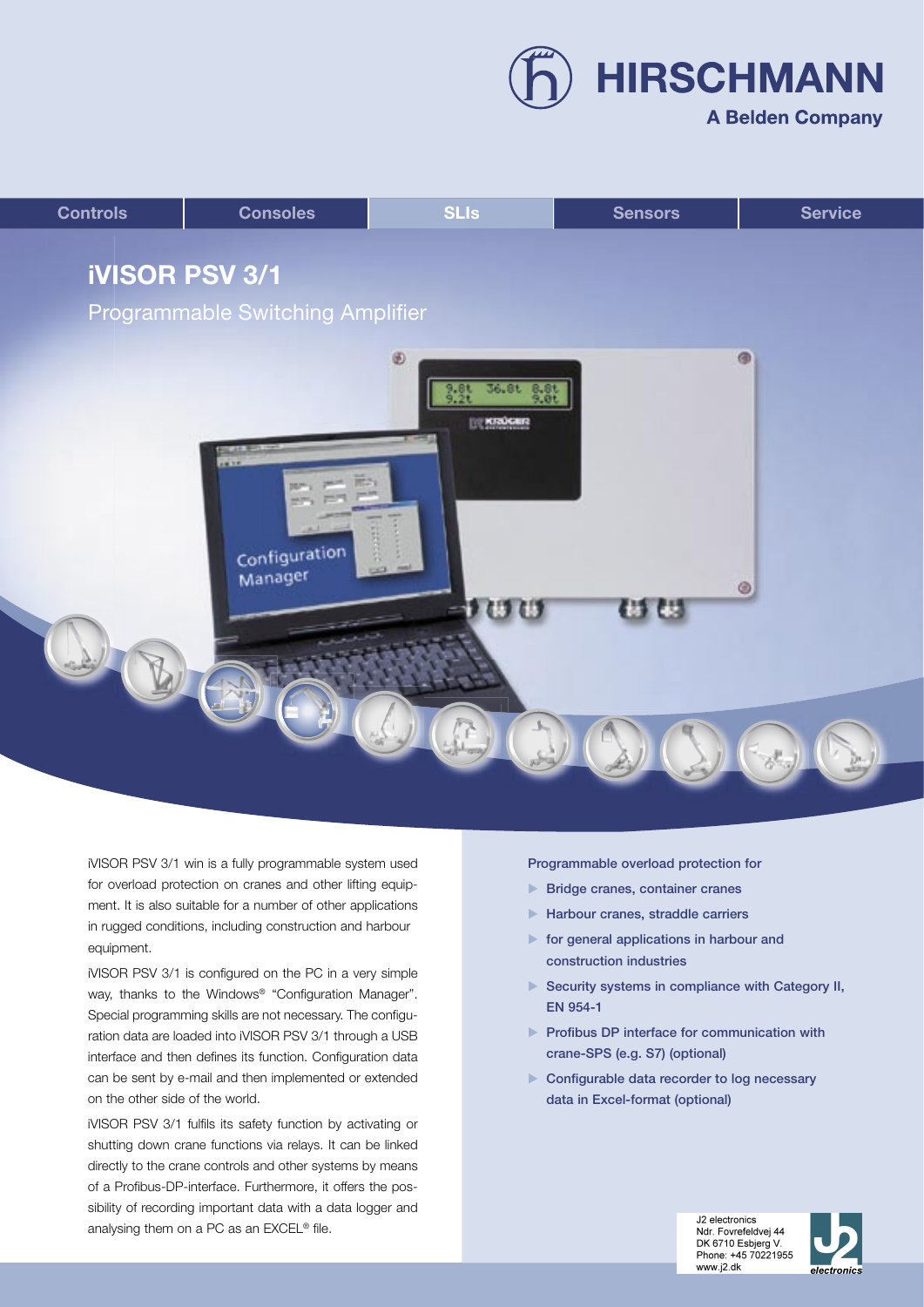# **PROGRAMMABLE SWITCHING AMPLIFIER iVISOR PSV 3/1**

Typical applications







# Overload security for bridge cranes, container lifters, straddle carriers, RTGs, and EOTs:

Force sensors measure load data from the crane using the iVISOR PSV 3/1 programmable software modules to determine critical load conditions (overload, unbalanced loads, slack cables, snagload condition, etc.) As soon as the pre-determined limits are reached, the crane is shut down through internal relays after prewarning is given. Exact weight determinations for complex applications are made by multiple mathematical operations to correct values. Load values and other parameters can be made visible via the internal display or other external analog and digital display devices available in the PAT-Group product line. The load-dependent length of use is established based on FEM guidelines managed by a programmable load-data recording feature.

# Load moment limiter for cranes with a boom (e.g. harbour cranes):

Using a signal from a force sensor and an angle sensor, iVISOR PSV 3/1 calculates the load moment and compares it with the maximum permissible load specified for the crane while considering the preset programmed status. An overload is preceded by an advance warning or automatic shut-down. A combination of iVISOR PSV 3/1 and a KRÜGER harbour crane display offer a convenient system for monitoring load, radius, loadmoment, and wind speed.

# Operating range delimiters for excavating equipment:

In this example, iVISOR PSV 3/1 is programmed to determine the shovel position using the slew angle, the boom angles and the boom geometry. If the shovel extends outside of the predefined operating range, machine operation is halted. Oriented to the excavator's dynamics, shutdown can be activated when the machinery is rapidly approaching a predefined limit.

These and many more applications can be realized with iVISOR PSV 3/1. The type of sensors and the configuration allow iVISOR PSV 3/1 to accomplish a variety of tasks.



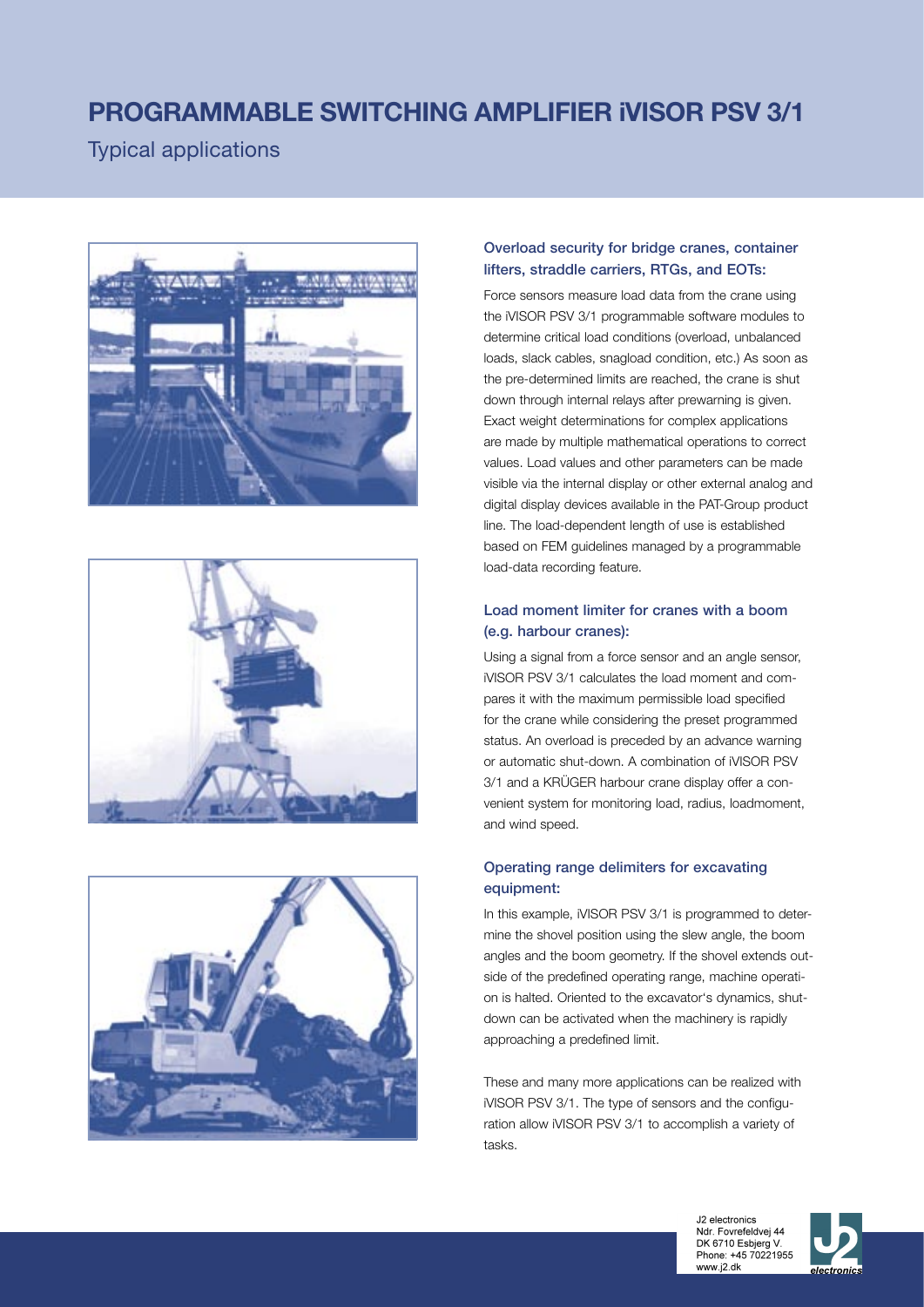# **CUSTOMIZING iVISOR PSV 3/1**

for use on machinery in 3 steps

iVISOR PSV 3/1 controls machinery (e.g. harbour cranes) by activating/deactivating functions via relay switches. iVISOR PSV 3/1 can also control machinery through analog outputs or standard iVISOR PSV 3/1 interfaces.

## **P** Preparing the necessary system on the machine

- Which functions shall be system controlled?
- Which functions shall be system controlled?
- Which other parameters need to be processed by iVISOR PSV 3/1?
- Which data shall be displayed?

Sensors carrying signals to be processed for the desired operations are connected to the iVISOR PSV 3/1 analog inputs. These operations are specified in the programming. The iVISOR PSV 3/1 processes the signals in the

software modules. These have specific functions including calculation, switching point determination, display unit output and interface, curve processing, and much more. The type of modules and networking are determined in the user programming. It is therefore recommended to plan the application by means of block diagrams prior to implementation in the iVISOR PSV 3/1 configuration manager. Many modules can be controlled via iVISOR PSV 3/1 digital inputs. This makes it possible to adjust functions and operations to the machinery's operating conditions.

## **<sup>2</sup>** Setting up a block diagram (example of simple overload prevention)



## **<sup>2</sup>** Programming and calibration with the **"Configuration Manager"**

Programming is accomplished on a PC with our Windows® compatible Configuration Manager. No prior programming experience is necessary. Adjustment by potentiometer, etc. is not required. The data is password protected and can be archived on the PC's hard disk. Programs can be expanded or modified in a matter of minutes. Programs are set up offline from a separate office PC, or on-site, with the iVISOR PSV 3/1 connected to a laptop PC. Program data can also be sent worldwide via email for easier servicing. Sensor calibration (to the extent required) is carried out on the machine directly.

After the iVISOR PSV 3/1 is disconnected from the PC it is ready for operation. All data is saved in non-volatile memory.